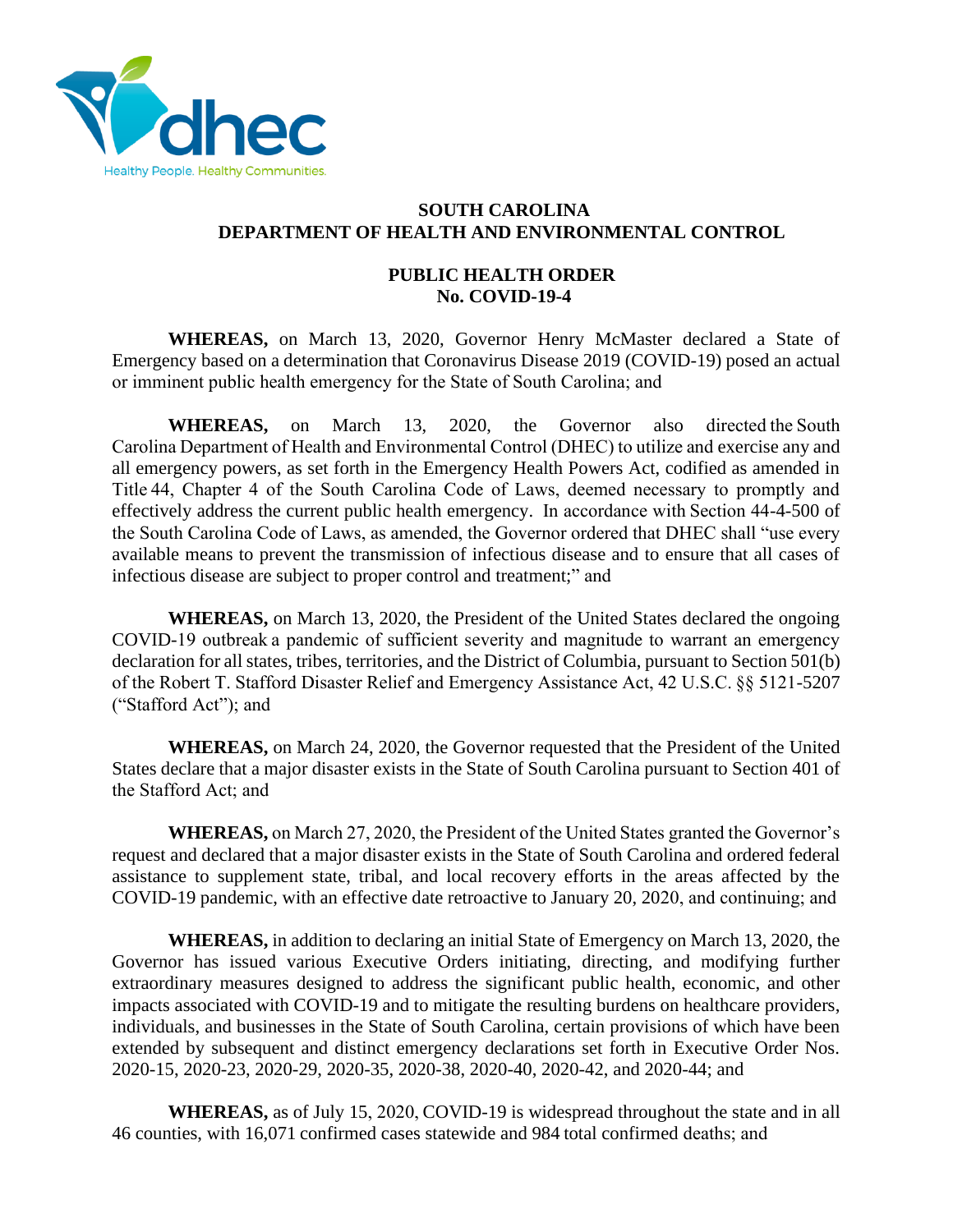Public Health Order No. COVID-19-4 Page 2 July 15, 2020

**WHEREAS,** the White House Coronavirus Response Task Force and the U.S. Department of Health and Human Services (DHHS), in an effort to streamline reporting, have reviewed all mechanisms that hospitals are using to report COVID-19 data; and

**WHEREAS,** as part of this review, White House Coronavirus Response Task Force and DHHS recognized that hospitals are reporting through multiple systems; and

**WHEREAS,** starting July 15, 2020, there will be two hospital reporting options; and

**WHEREAS,** the two hospital reporting options are (1) Teletracking and (2) HHS Protect; and

**WHEREAS,** DHHS is retiring the National Healthcare Safety Network (NHSN) for COVID-19 hospital reporting beginning July 15, 2020; and

**WHEREAS,** the retiring of NHSN for COVID-19 hospital reporting does not impact reporting for other conditions through NHSN, and

**WHEREAS,** DHEC is invested with all the rights and charged with all the duties pertaining to organizations of like character and is the sole advisor of the State in all questions involving the protection of the public health within its limits (S.C. Code Ann. § 44-1-110); and

**WHEREAS,** DHEC must enforce or prescribe preventive measures as may be needed to suppress or prevent the spread of these diseases by proper quarantine or other measures of prevention, as may be necessary to protect citizens of the State (S.C. Code Ann. § 44-1-80(A)); and 

**WHEREAS,** DHEC shall have, upon request, full access to the medical records, tumor registries, and other special disease record systems maintained by physicians, hospitals and other health facilities as necessary to carry out its investigation of epidemic and endemic diseases (S.C. Code Ann. § 44-1-110); and

**WHEREAS,** DHEC is granted the authority to make, adopt, promulgate and enforce reasonable rules and regulations from time to time requiring and providing for the thorough investigation and study of the causes of all diseases, epidemic and otherwise, in the State, the means for the prevention of contagious disease and the publication and distribution of such information as may contribute to the preservation of the public health and the prevention of disease (S.C. Code Ann. § 44-1-140(12)); and

**WHEREAS,** DHEC may also make separate orders and rules to meet any emergency not provided for by general rules and regulations, for the purpose of suppressing nuisances dangerous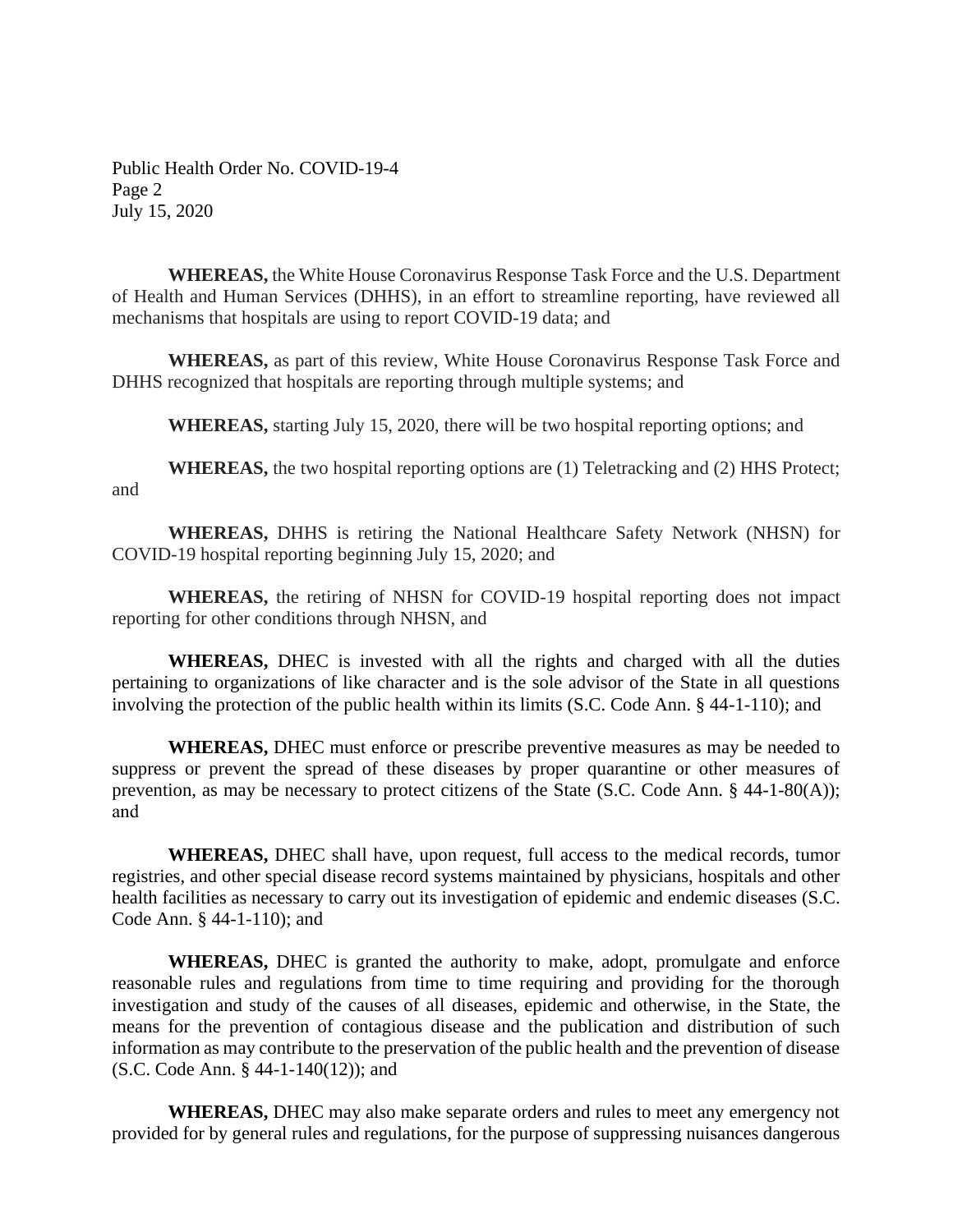Public Health Order No. COVID-19-4 Page 3 July 15, 2020

to the public health and communicable, contagious and infectious diseases and other danger to the public life and health (S.C. Code Ann. § 44-1-140); and

**WHEREAS,** South Carolina is engaged in an all-hands effort to both reduce the spread of COVID-19 and to ensure the availability of medical resources to care for those who become ill; and 

**WHEREAS,** as the Director of Public Health, I have reviewed the data regarding confirmed COVID-19 cases, reported exposures among the population in South Carolina, and have reviewed the request for information from the White House Coronavirus Response Task Force and DHHS; and

**WHEREAS,** I have determined that the information requested as part of the new reporting guidelines is critical to the efforts to stop the spread of COVID-19 cases in South Carolina and to provide adequate treatment for those who have contracted COVID-19; and

**NOW, THEREFORE,** based upon the foregoing, I hereby order and direct the following:

Pursuant to section 44-1-140 of the South Carolina Code of Laws and based on guidance from the White House Coronavirus Response Task Force and DHHS, effective no later than July 15, 2020, at 10:00 PM Eastern Standard Time and daily thereafter, including weekends, all hospitals licensed by the State of South Carolina, with the exception of Institutional General Infirmaries and Privately-Owned Educational Institutional Infirmaries, are required to report using one the two reporting options referenced above. Such reporting shall be complete and accurate.

Based on the new reporting requirements, Public Health Order No. COVID-19-3 dated April 9, 2020, is rescinded.

Should any hospital face human resource or information technology challenges in completing any requirement of this Order, or should a hospital require technical assistance with enrolling in or using the new reporting systems, the hospital should notify DHEC immediately by contacting DHEC's Healthcare Coalition Coordinator at (803) 898-3681 or ACC-HCC@dhec.sc.gov.

**IT IS FURTHER ORDERED,** pursuant to section 44-1-150 of the South Carolina Code of Laws, that any person or facility that violates this Order is subject to a civil penalty not to exceed one thousand dollars a day for each violation.

This Order is effective immediately and shall remain in effect unless otherwise modified, amended, or rescinded by subsequent order.